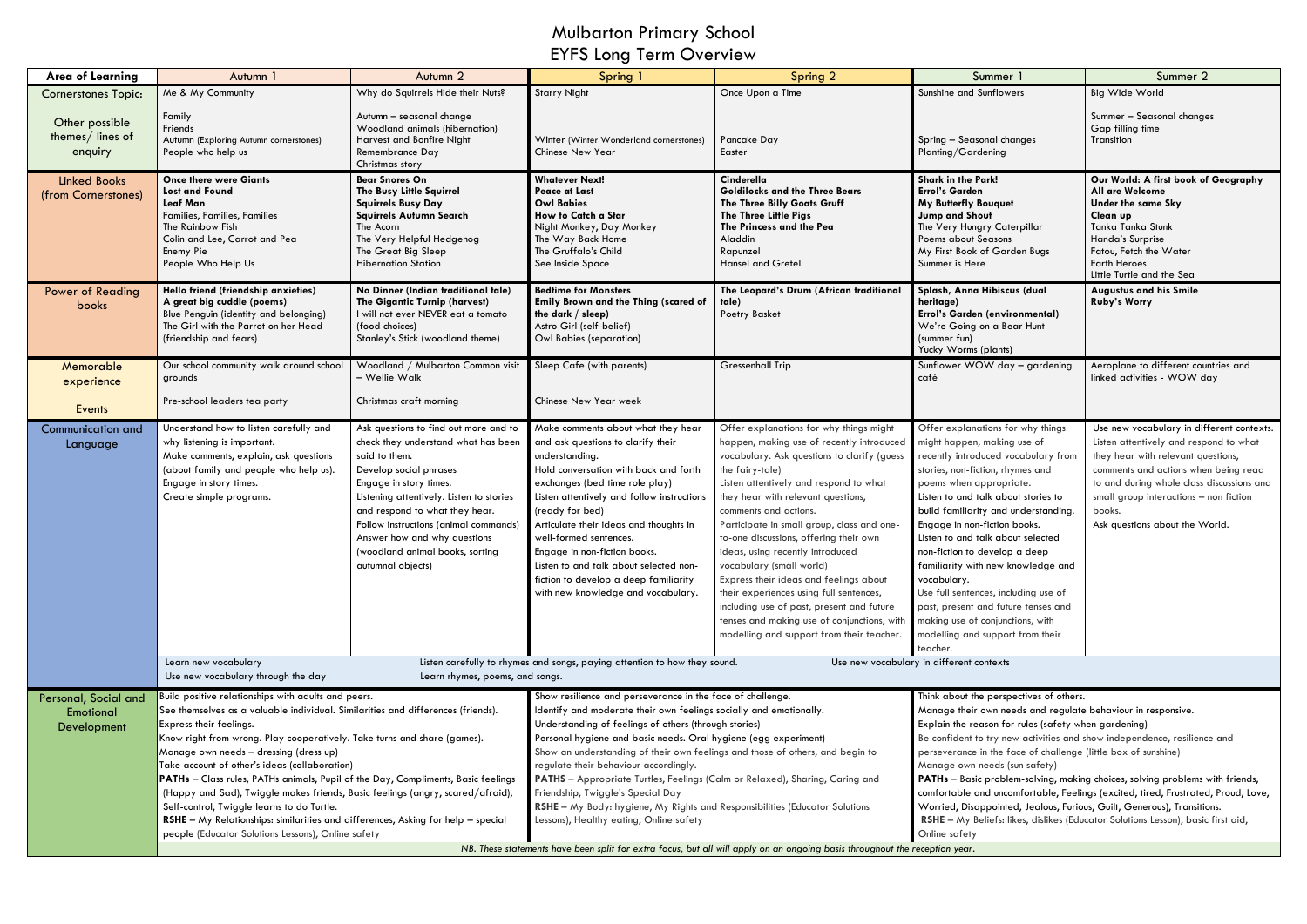### Mulbarton Primary School EYFS Long Term Overview

| <b>Online Safety</b>        | Self-image and identity - recognise,<br>online or offline, that anyone can say 'no'                                                                                                                                                                                                                                                                                                                                                                                                                                                                                                                                                  | Online relationships - recognise some<br>ways in which the internet can be<br>used to communicate and give<br>examples                                                                                                                                                                        | Online reputation - identify ways that<br>information can be put on the internet<br>Copyright and Ownership - work I<br>create belongs to me                                                                                                                                                                                                                                                                                                                                                                                                                                                                                                                                | Online bullying - describe and give<br>examples of how people can be unkind<br>online<br>Privacy and Security - personal info                                                                                                                                                                                                                                                                                                                                                                                                                                                                     | Managing online information - how<br>to use the internet to find<br>information                                                                                                                                                                                                                                                                                                                                                                                                                                                                                                                                                                                                                                                    | Health, wellbeing and lifestyle - identify<br>rules to keep safe when using technology                                                                                                                                                                                                                                                                                                                                                                                                                                      |  |
|-----------------------------|--------------------------------------------------------------------------------------------------------------------------------------------------------------------------------------------------------------------------------------------------------------------------------------------------------------------------------------------------------------------------------------------------------------------------------------------------------------------------------------------------------------------------------------------------------------------------------------------------------------------------------------|-----------------------------------------------------------------------------------------------------------------------------------------------------------------------------------------------------------------------------------------------------------------------------------------------|-----------------------------------------------------------------------------------------------------------------------------------------------------------------------------------------------------------------------------------------------------------------------------------------------------------------------------------------------------------------------------------------------------------------------------------------------------------------------------------------------------------------------------------------------------------------------------------------------------------------------------------------------------------------------------|---------------------------------------------------------------------------------------------------------------------------------------------------------------------------------------------------------------------------------------------------------------------------------------------------------------------------------------------------------------------------------------------------------------------------------------------------------------------------------------------------------------------------------------------------------------------------------------------------|------------------------------------------------------------------------------------------------------------------------------------------------------------------------------------------------------------------------------------------------------------------------------------------------------------------------------------------------------------------------------------------------------------------------------------------------------------------------------------------------------------------------------------------------------------------------------------------------------------------------------------------------------------------------------------------------------------------------------------|-----------------------------------------------------------------------------------------------------------------------------------------------------------------------------------------------------------------------------------------------------------------------------------------------------------------------------------------------------------------------------------------------------------------------------------------------------------------------------------------------------------------------------|--|
| <b>Physical Development</b> | Get Set 4 PE - Introduction to PE: Unit 1<br>Moving safely within a space, stopping<br>with control, use equipment safely,<br>different travelling actions following a<br>path, working co-operatively, working<br>with a partner.<br>Further develop the skills they need to<br>manage the school day successfully: lining<br>up and queuing, mealtimes, personal<br>hygiene<br>Develop drawing accuracy (mark<br>making)                                                                                                                                                                                                           | Get Set 4 PE - Fundamentals: Unit 1<br>Develop balancing, develop running<br>and stopping, changing direction,<br>jumping and landing, hopping,<br>different ways to travel.<br>Control and co-ordination in<br>movements (animal movements)<br>Handle and use tools (make a harvest<br>soup) | Get Set 4 PE - Dance: Unit 1<br>Counts of 8, different body parts and<br>how they move, remember and repeat<br>actions, express and communicate ideas<br>through movement exploring direction<br>and levels, copy and repeat actions<br>with confidence and imagination, move<br>with control and coordination by linking<br>movements.<br>Developing accuracy and care when<br>drawing (making constellations)<br>Move energetically: jumping, hopping,<br>skipping, climbing (catch the moon)                                                                                                                                                                             | Get Set 4 PE - Gymnastics: Unit 1<br>Body shapes, shapes whilst on apparatus,<br>balancing and taking weight on different<br>body parts, jumping and landing safely,<br>rocking and rolling, developing short<br>sequences.<br>Know and talk about the different factors<br>that support their overall health and<br>wellbeing: regular physical activity,<br>healthy eating, tooth brushing, etc.<br>Explore a range of tools and equipment<br>to perform practical tasks safely, for<br>example, cutting (healthy porridge)<br>Negotiate space and obstacles safely,<br>(bridge across a river) | Get Set 4 PE - Ball Skills: Unit 1<br>rolling a ball, stopping a ball,<br>throwing to a target, bouncing<br>catching, dribbling and kicking.<br>Develop the foundations of a<br>handwriting style which is fast,<br>accurate and efficient.                                                                                                                                                                                                                                                                                                                                                                                                                                                                                        | Get Set 4 PE - Games Unit 1<br>Running and stopping, throwing and<br>keeping score, roles within a game,<br>follow instructions and move safely in<br>tagging games, take turns, team games.<br>Confidently and safely use a range of<br>large and small apparatus indoors and<br>outside, alone and in a group.<br>Healthy eating and using equipment<br>safely (healthy pizza)                                                                                                                                            |  |
|                             | Develop the overall body strength, co-ordination, balance, and agility needed to engage successfully with future physical education sessions and other physical disciplines including dance, gymnastics, sport, and swimming.<br>Develop their small motor skills so that they can use a range of tools competently, safely, and confidently. Suggested tools: pencils for drawing and writing, paintbrushes, scissors, knives, forks, and spoon.<br>Use their core muscle strength to achieve a good posture when sitting at a table or sitting on the floor.<br>Develop overall body-strength, balance, co-ordination, and agility |                                                                                                                                                                                                                                                                                               |                                                                                                                                                                                                                                                                                                                                                                                                                                                                                                                                                                                                                                                                             |                                                                                                                                                                                                                                                                                                                                                                                                                                                                                                                                                                                                   |                                                                                                                                                                                                                                                                                                                                                                                                                                                                                                                                                                                                                                                                                                                                    |                                                                                                                                                                                                                                                                                                                                                                                                                                                                                                                             |  |
| Literacy                    | Read individual letters for Phase 2 by saying the sounds for them. (GPC)<br>Blend sounds into words, so that they can read short words made up of known<br>letter-sound correspondences.<br>Write individual letters (graphemes) for Phase 2 sounds (phonemes)<br>Write simple CVC words using Phase 2 sounds<br>Write a letter to Father Christmas (list)                                                                                                                                                                                                                                                                           |                                                                                                                                                                                                                                                                                               | Read all Phase 2 tricky words<br>Read some digraphs each represent one sound and say sounds for them.<br>Read simple phrases and sentences made up of words with known grapheme-<br>phoneme correspondences and, where necessary, a few tricky words.<br>Re-read these books to build up their confidence in word reading, their fluency and<br>their understanding and enjoyment.<br>Spell words using known GPCs.<br>Write simple phrases / sentences using words made up of Phase $2$ / $3$ sounds.<br>Retell stories and narratives using their own words and recently introduced<br>vocabulary.<br>Write a bat fact file and wanted poster for a fairy tale character. |                                                                                                                                                                                                                                                                                                                                                                                                                                                                                                                                                                                                   | Read all Phase 3 tricky words<br>Read books containing Phase 2, 3 and 4 sounds with increased fluency<br>Form lower-case and capital letters correctly.<br>Spell words using known GPSs and tricky words.<br>Write sentences with words using known letter-sound correspondences using a<br>capital letter, finger spaces and some use of full stops.<br>Re-read what they have written to check that it makes sense.<br>Write short narratives.<br>Join in with repeated refrains and anticipate key events and phrases in rhymes<br>and stories. (shark in the park)<br>Demonstrate understanding of what has been read to them by retelling stories<br>and narratives using their own words and recently introduced vocabulary. |                                                                                                                                                                                                                                                                                                                                                                                                                                                                                                                             |  |
| Phonics                     | Phase $1/2$                                                                                                                                                                                                                                                                                                                                                                                                                                                                                                                                                                                                                          | <b>Phase 2</b><br><b>Phase 2 Tricky Words</b>                                                                                                                                                                                                                                                 | <b>Phase 3</b><br><b>Phase 3 Tricky words</b>                                                                                                                                                                                                                                                                                                                                                                                                                                                                                                                                                                                                                               | Phase 3<br><b>Phase 3 Tricky words</b>                                                                                                                                                                                                                                                                                                                                                                                                                                                                                                                                                            | Write a holiday postcard.<br>Phase 3                                                                                                                                                                                                                                                                                                                                                                                                                                                                                                                                                                                                                                                                                               | Phase 4 / begin 5                                                                                                                                                                                                                                                                                                                                                                                                                                                                                                           |  |
| <b>Mathematics</b>          | Matching. Sorting & Comparing<br>Numbers 1, 2, 3<br><b>Exploring patterns</b>                                                                                                                                                                                                                                                                                                                                                                                                                                                                                                                                                        | Numbers 4, 5, 0<br>One more / One less<br>Shape (circles, triangles and shapes<br>with 4 sides)<br>Positional Language<br>Time                                                                                                                                                                | Numbers 5, 6, 7, 8,<br><b>Comparing numbers</b><br><b>Mass and Capacity</b><br>Length and Height<br>Making pairs<br>Combining two groups                                                                                                                                                                                                                                                                                                                                                                                                                                                                                                                                    | Numbers 9, 10<br><b>Comparing numbers</b><br>Bonds to 10<br>3d shape<br>Pattern 2                                                                                                                                                                                                                                                                                                                                                                                                                                                                                                                 | Numbers beyond 10<br>Spatial reasoning, match, rotate,<br>manipulate<br>Adding more<br>Taking away<br>Compose and decompose                                                                                                                                                                                                                                                                                                                                                                                                                                                                                                                                                                                                        | Halving, doubling, sharing<br>Odd & Even<br>Spatial reasoning cont.                                                                                                                                                                                                                                                                                                                                                                                                                                                         |  |
| Understanding the<br>World  | Talk about members of their immediate<br>family and community.<br>Name and describe people who are<br>familiar to them.<br>Describe immediate environment. Walk<br>around the school grounds. Identify staff<br>and their roles.<br>Messy map of journey to school.<br>Lives of people around them and their<br>role in society (people who help us)                                                                                                                                                                                                                                                                                 | Natural processes (seasonal changes)<br>Exploration and observations of the<br>natural world (woodland)<br>Observations of animals - similarities<br>and differences (diet - bird feed, wild<br>animal's vs pets)<br>Changes (food left out experiment)                                       | Explore natural world (nocturnal<br>animals)<br>Sort and group materials (soft and not<br>soft teddy bears) and talk about<br>similarities and differences.<br>Develop scientific knowledge through<br>play activities (shadow puppets,<br>making dark dens, bird feeders)<br>Test ideas (ice balloons)<br>Understand the past (moon landing)<br>Natural processes (seasonal changes)<br>Similarities and differences between<br>life in this country and others (arctic<br>and Antarctic animals)                                                                                                                                                                          | Similarities and differences between<br>things in the past and now.<br>Explore and discuss similarities between<br>aspects of their life and life in the past,<br>using books, stories and pictures (old<br>clothes / new clothes, buildings within<br>stories)<br>Understand the past through settings,<br>characters and events encountered in<br>books (kings and queens).<br>Sort and group materials (make a<br>comfortable bed).                                                                                                                                                            | Explore the natural world around<br>them.<br>Understand some important<br>processes and changes: seasons and<br>growth of plants (sunflowers)<br>Make observations and drawings<br>(plants and animals)<br>Changes in the natural world<br>(butterfly life cycle)<br>Name main features of plants /<br>trees.<br>Scavenger Hunt<br>Fieldwork: map of woodland area                                                                                                                                                                                                                                                                                                                                                                 | Vehicles and journeys<br>Explain some similarities and differences<br>between life in this country and life in<br>other countries, drawing on knowledge<br>from stories, non-fiction texts and - when<br>appropriate (maps and globes)<br>Know some similarities and differences<br>between different religious and cultural<br>communities in this country, drawing on<br>their experiences and what has been<br>read in class (UK as a multi-ethnic society,<br>children around the world, buildings<br>around the world) |  |